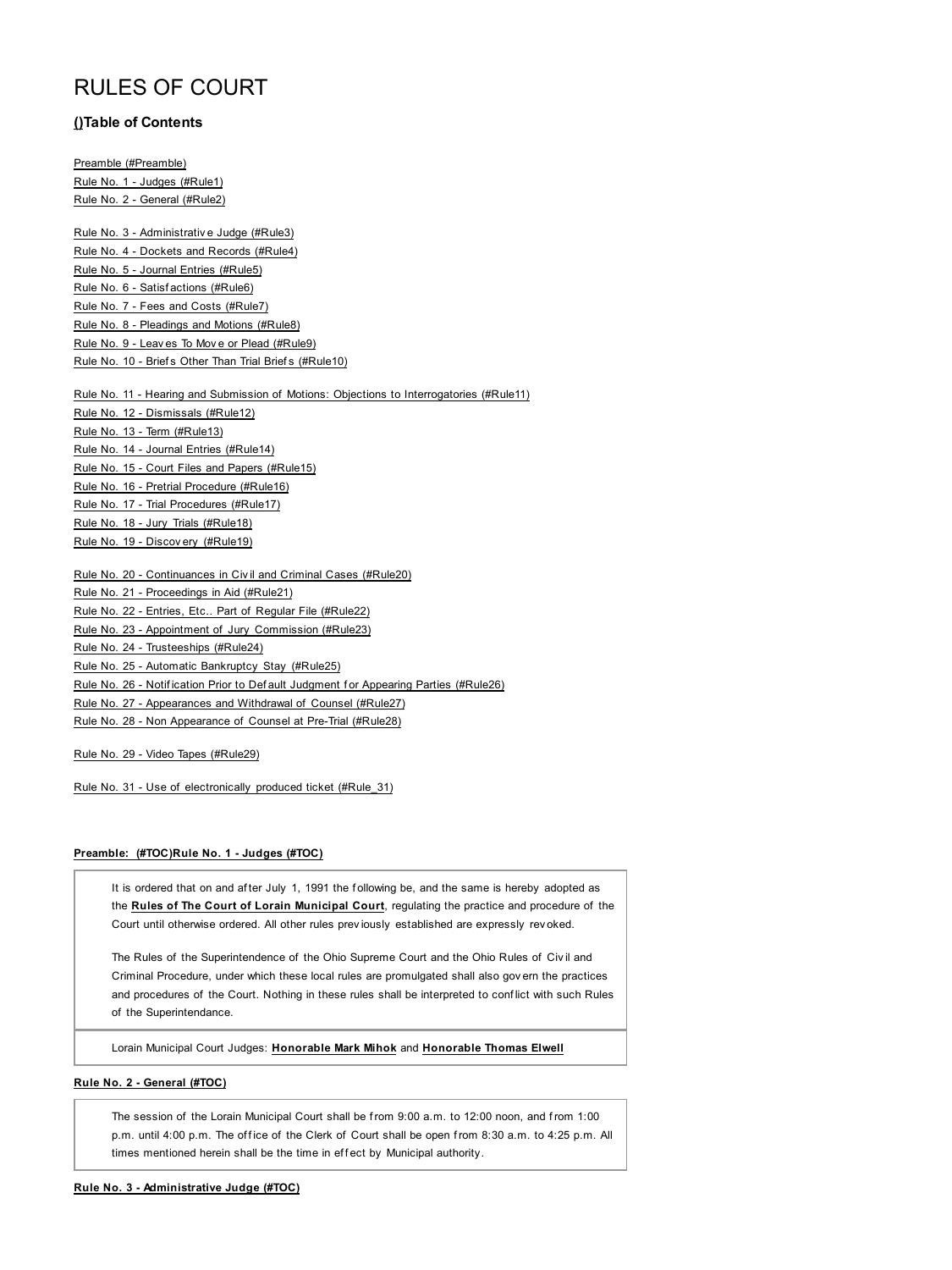In Lorain Municipal Court the Administrativ e Judge shall be gov erned by **Rule 2 of the Rules of Superintendence**. (http://www.sconet.state.oh.us/pdf /Rules/SUPER.pdf )

## **Rule No. 4 - Dockets and Records (#TOC)**

The Clerk shall prepare and keep all dockets, books and public records as required by law.

#### **Rule No. 5 - Journal Entries (#TOC)**

**(A)** Ev ery f inal order made by a judge shall be ev idenced by a journal entry, which journal entry shall be signed by the Judge. The journal entry may be by separate instrument, the journal card or by entry on the jacket, in accordance with the practice in the Municipal Court. The Journal Entry in all civ il cases shall be by separate instrument.

(B) Counsel for the party in whose fav or, or on whose request, any order, judgment or decree is rendered, shall at request of the Judge, within three (3) day s thereaf ter, unless the time be extended by the Judge, prepare the Journal Entry and submit it to counsel for the opposite party or parties, if any, who shall approve or reject it within twenty-four (24) hours after such presentation. If rejected, counsel so rejecting shall, within twenty -four (24) hours after rejection, prepare an Entry.Both Entries shall be presented to the Judge forthwith. The Judge will thereupon approve one of the said tendered entries, or prepare an entry to the Court's satisf action, duly noting exceptions, and file the same with the Journal Clerk.

**(C)** In any case not tried to a jury, any party may request a separate f inding of law and f act any time bef ore the decision of the Court is announced.

# **Rule No. 6 - Satisfactions (#TOC)**

Satisf actions in whole or part of the Judgment may be entered on the docket by the attorney of record, attesting to by the Clerk or Deputy Clerk, or by Journal Entry signed by the party or the attorney of record and approv ed by the Judge.

## **Rule No. 7 - Fees and Costs (#TOC)**

(A) No action or proceeding shall be accepted for filing by the Clerk of this Court unless there first shall be deposited the filing fee required by the Court in its latest revised schedule of costs, except that upon a representation of indigency, the Clerk shall inv estigate the accuracy of such presentation and upon finding that such indigency does exist, the security for costs shall be waiv ed. The Court shall maintain a current schedule of fees for distribution to the public, not inconsistent with those of the Rev ised Code and the Court of Common Pleas.

**(B)** Deposits and adv ance pay ments of f ees and costs shall be returned only by order of the Court and only when the same hav e been paid by the party against whom they are assessed by the Court.

**(C)** When a jury trial in a civ il case is demanded, the party demanding same shall be f orthwith required to make an advance deposit as security for costs in such sum as the Clerk determines to be reasonable. The cost of summoning jurors and the f ees of jurors shall be apportioned to the respective proceeding and shall be taxed as part of the Court costs. The minimum deposit for jury trial shall be \$350.00.

**Rule No. 8 - Pleadings and Motions (#TOC)**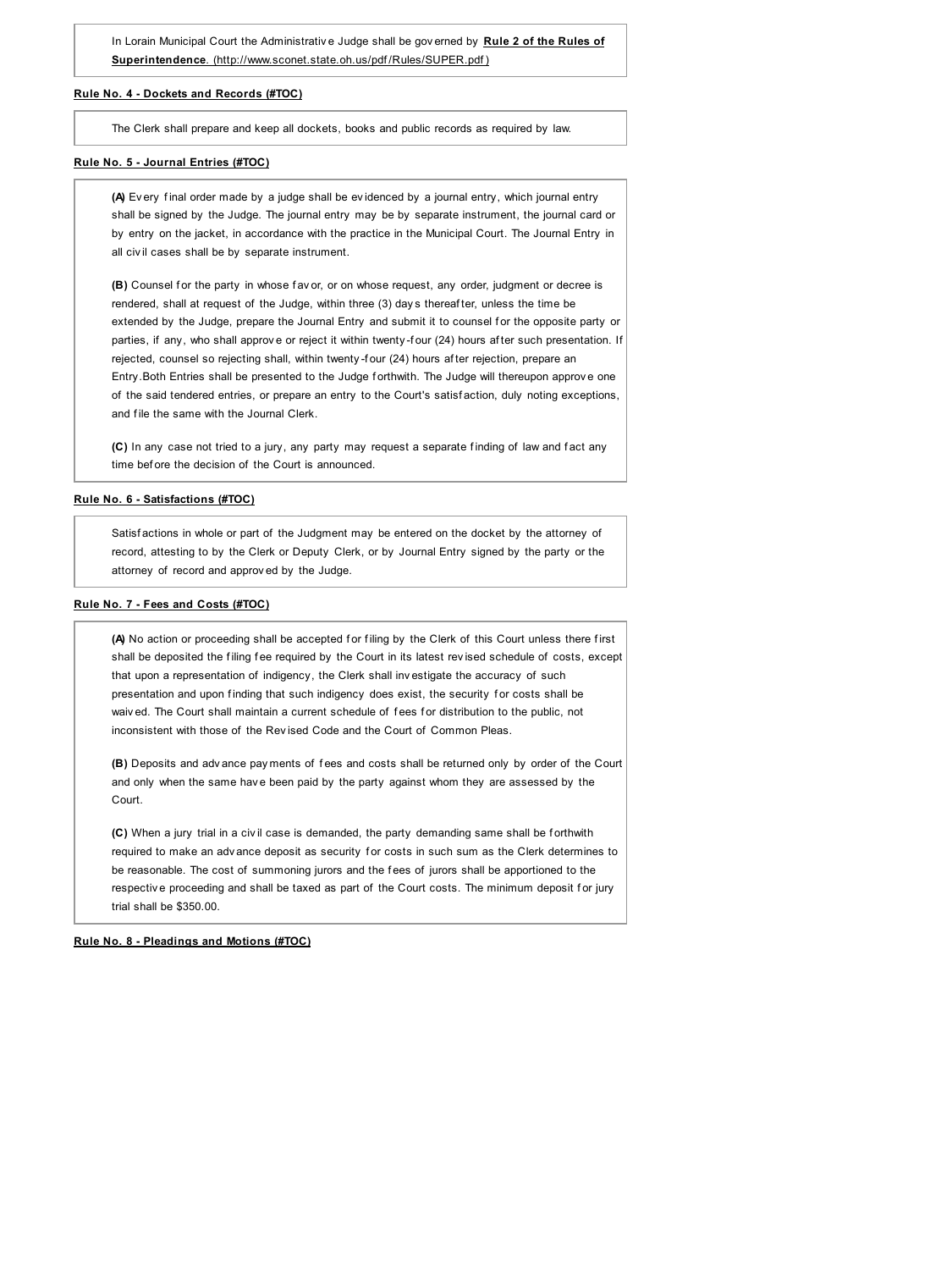| (A) Civil Rules 7 through 15 shall govern the form and manner of pleading.                                                                                                                                                                                                                                                                                                                                   |
|--------------------------------------------------------------------------------------------------------------------------------------------------------------------------------------------------------------------------------------------------------------------------------------------------------------------------------------------------------------------------------------------------------------|
| (B) All pleadings, orders and entries must be presented and time stamped at the Clerk's office.                                                                                                                                                                                                                                                                                                              |
| (C) No pleadings after being presented to the Clerk's office shall be amended or altered without<br>consent of the Court. (Subject to Ohio Rules of Civil on Amendment to Pleadings.)                                                                                                                                                                                                                        |
| (D) The original copy of all pleadings shall be the Court's copy, possession of which shall not leave<br>the Court's premise.                                                                                                                                                                                                                                                                                |
| (E) Only copies or certified copies of the files shall be taken from the Court.                                                                                                                                                                                                                                                                                                                              |
| (F) Sufficient additional copies of all pleadings must be filed with the Clerk's Office to secure<br>adequate coverage of all necessary parties.                                                                                                                                                                                                                                                             |
| (G) All requests shall be in writing or by written precipe signed by the requesting party in interest or<br>their Attorney.                                                                                                                                                                                                                                                                                  |
| (H) Attorneys must subscribe legibly all pleadings, entries and motions or in the alternative print the<br>spelling of their name beneath the signature. The address, telephone number, and Supreme Court<br>Number of the respective trial counsel shall be placed on the pleading of the first instance.                                                                                                   |
| (I) Where an assignment is part of a case and is expected to be offered in evidence, a true copy<br>of the entire assignment in unconditional form shall be attached to the complaint. The assignment<br>shall not be used as a ruse to prevent the action from being brought by the real party in interest.<br>The assignment must be absolute and unconditional, in order to prevent duplicity of payment. |
| (J) In attachment and garnishment proceedings, a true copy of the affidavit shall be served with the<br>summons and order of attachment and garnishment.                                                                                                                                                                                                                                                     |
|                                                                                                                                                                                                                                                                                                                                                                                                              |

**(K)** In the action on an account, the account must show the name of the party charged and contain the f ollowing:

**1.** A beginning balance (zero, or a sum that can qualif y as an account stated, or some other prov able sum).

**2.** Listed items (or an item, dated and identif iable by number or otherwise, representing charges, of debits and credits).

**3.** Summarization by means of a running or dev eloping balance, or an arrangement of beginning balance and items which permits the calculation of the amount claimed to be due.

**(L)** In actions on an account, interest shall be at the highest legal rate permitted upon the balance of the account as of the date of the last debit entry, unless otherwise pleaded.

**(M)** The f iling of a Motion or Pleading subsequent to the complaint shall be accompanied by proof of serv ice signed and dated. The copy serv ed upon the opposite party or his attorney shall be signed and dated.

**(N)** All motions shall be accompanied by a brief or memorandum of authorities in support of said motion. In def ault thereof, such motions may be stricken from the files. Opposing counsel shall have sev en (7) days to file an Answer Brief.

(O) Motions to adv ance cases out of numerical order must be accompanied by affidavit showing meritorious grounds for such advancement.

(P) All motions for continuance shall be made in writing and proof of service upon opposing counsel of a copy of such motion shall be f iled **not less than fourteen(14) days before trial date**.

(Q) The grounds for continuance must be stated in such motion. Such motion may be set for hearing bef ore the trial date and the Court shall giv e opposing counsel notice of the time of such hearing. No case will be continued on the trial date, except for good cause shown, which was not known to counsel prior to the date of trial and prov ided counsel had used due diligence to be ready for trial and has notified and made diligent effort to notify his opponent as soon as he became aware of his necessity to ask for a continuance. All continuances shall be to a date certain.

**(R)** The court shall giv e all parties not less than f ourteen (14) day s adv ance notice of any trial date, unless all parties waiv e such adv ance notice.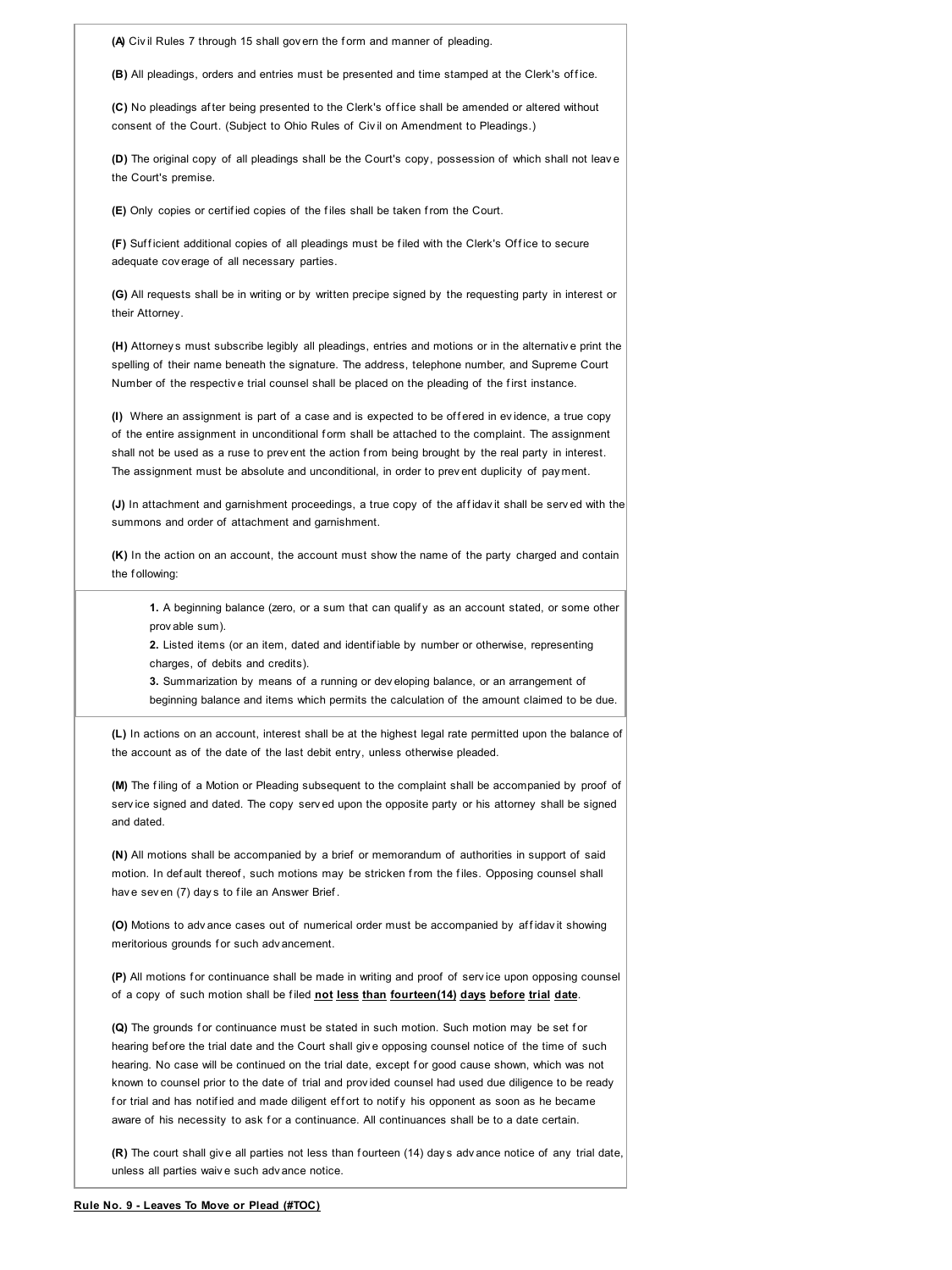(A) Except in actions for forcible entry and detainer or in replev in, when a party in any case is not prepared to mov e or plead by answer day **ONE extension** of time may be had upon application to the Court and without notice for a period of not exceeding thirty (30) days. Consent of counsel may be filed as a journal entry in the case and shall be evidence of "good cause shown" for the first leave only. Any leave to move or plead thereaf ter may be had only with approval of the Court and upon application to the Court, with notice to the opposite party or counsel, and for good cause shown, consent of opposing party or counsel shall not in and of itself constitute good cause.

**(B)** Def ault Judgments shall be gov erned by Civ il Rule 55.

## **Rule No. 10 - Briefs Other Than Trial Briefs (#TOC)**

**(A)** Counsel f iling any motion or exception shall f ile therewith a memorandum containing a short, concise statement of the points relied upon and the authorities supporting such contentions and a true copy of it shall be serv ed forthwith upon each opposing counsel and each party not represented by counsel.

**(B)** Unless the time be extended by the court, a motion directed to any pleading shall be f iled within the time allowed by the Rules of Civil Procedure for a responsive pleading.

**(C)** Any motion or exception to be heard upon ev idence shall so state and shall be accompanied by requisite affidavits.

**(D)** Opposing counsel may, within fourteen (14) day s after receiving a copy of such motion or exception, file an answer brief or memorandum of like character. Copies thereof, shall be furnished and deliv ered as prov ided in paragraph (A) of this rule.

## **Rule No. 11 - Hearing and Submission of Motions: Objections to Interrogatories (#TOC)**

**(A)** Motions, in general, shall be submitted and determined upon the motion papers hereinaf ter ref erred to. Oral arguments of motions will be permitted on written request and proper showing, or by mutual written request of the parties.

**(B)** The moving party shall serve and file with his motion a brief written statement of reasons in support of the motion with supporting citations of the authorities on which he relies. If the motion requires the consideration of facts not appearing of record, he shall also serve and file copies of all affidavits, depositions, photographs or documentary evidence he desires to present in support of the motion.

**(C)** Each party opposing the motion may serve and file within fourteen (14) days after filing of the motion, a brief written statement of reasons in opposition to the motion with supporting citations of the authorities on which he relies. If the motion requires the consideration of f acts not appearing of record, he shall also serve and file copies of all affidavits, depositions, photographs or documentary ev idence he desires to present in opposition of the motion.

**(D)** Reply or additional brief s upon motions and submissions may be f iled with leav e of the court only upon showing of the necessity thereof .

**(E)** Objections o interrogatories. Objection to interrogatories shall include, immediately preceding any discussions and citation of authority, the interrogatory in full to which objection is made.

**(F)** All pleadings and brief s containing ref erences to statutes or regulations shall hav e attached thereto a copy of the statute or regulation.

## **Rule No. 12 - Dismissals (#TOC)**

(A) All cases pending for a period of sixty (60) days in the docket of this Municipal Court in which serv ice of summons or serv ice by publication has not been made shall be dismissed by the Court unless good cause is shown to the contrary.

**(B)** If a party f ails to comply with and order or decision of the Court, said case may be dismissed, or judgment may be rendered as upon def ault as the case requires.

**(C)** Cases assigned for trial upon which no appearance is made on trial date shall be dismissed for want of prosecution, or otherwise disposed of by the judge.

**(D)** In forcible entry cases, if plaintiff fails to appear at the time set for hearing, the cause shall be dismissed at the Plaintiff's cost.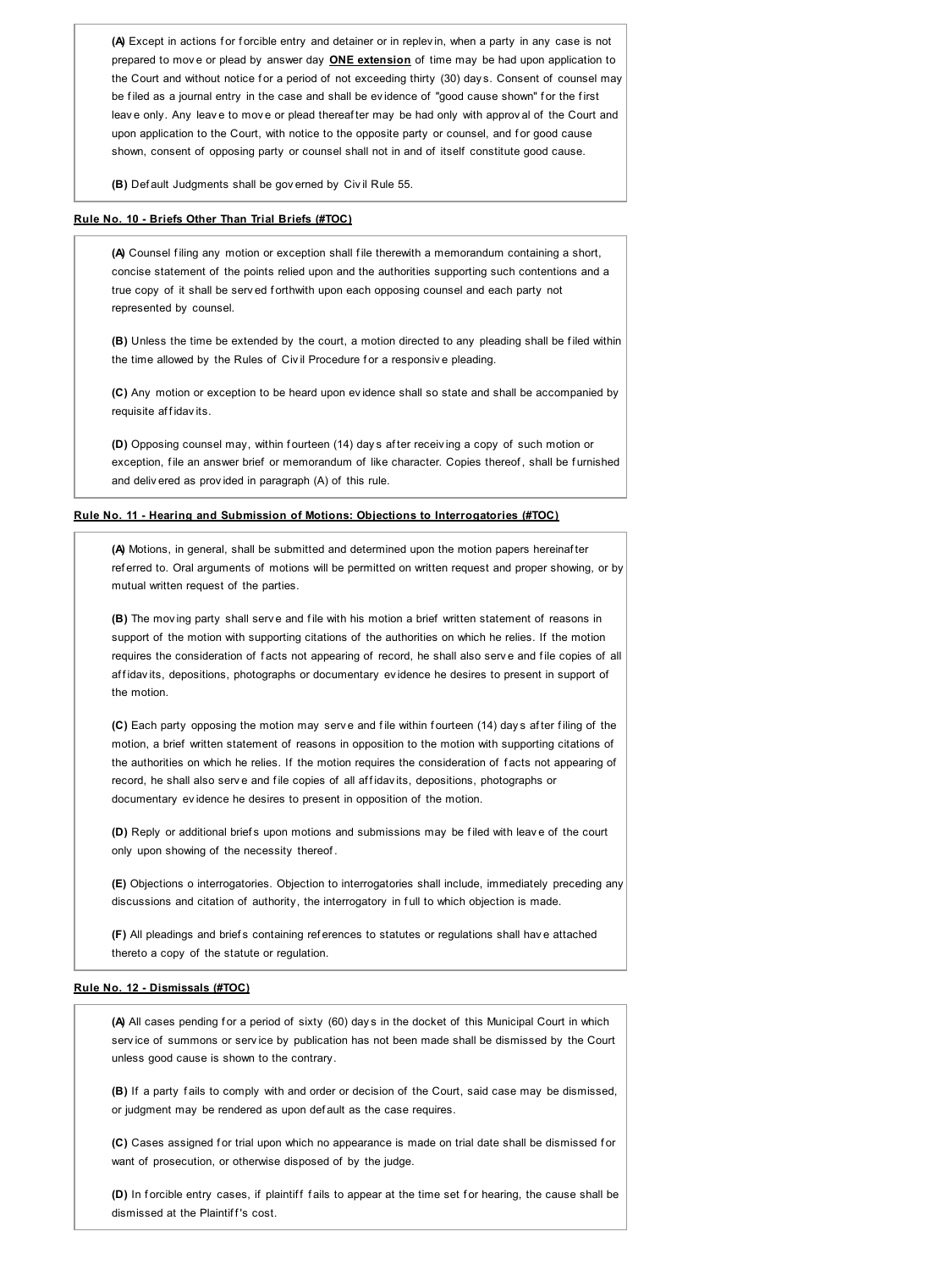#### **Rule No. 13 - Term (#TOC)**

There shall be no term in this Municipal Court, but for the purpose of computing time, ninety (90) day s following judgment shall be considered within term and time thereafter shall be considered af ter term.

## **Rule No. 14 - Journal Entries (#TOC)**

(A) When ordered or directed by he court, counsel for the party in whose fav or an entry, order, judgment or decree is entered in civil cause shall, within ten (10) days thereaf ter unless the time be extended by the court, prepare a proper journal entry and submit same to counsel for the opposite party who shall approv e or reject the same within three (3) day s af ter its receipt by him and may, in case of rejection, file objections thereto in writing with the court.

The judgment entry specified in Ohio Civil Rule 58 shall be journalized within thirty (30) days of the v erdict, decree or decision. If such entry is not prepared and presented for journalization by counsel, then it shall be prepared and journalized by the court.

## **(B) REQUEST FOR FINDINGS BY THE COURT**

When a request for finding of fact and conclusion of law is made, the judge shall direct the party making the written request to prepare, within five (5) days, proposed finding of fact and conclusion of law and submit them to opposing counsel. Within ten (10) day s af ter its receipt by opposing counsel, the proposed f indings shall be submitted to the Court with objections and counter proposals, if any, in writing; howev er, only those findings of fact and conclusions of law made by the Court shall form part of the record.

AMENDMENT Upon motion of a party within ten (10) days after the filing of the findings, the Court may amend the findings, make additional findings and may amend the judgment accordingly. The motion may be made with a motion for new trial. When findings of fact are made in actions tried by the court without a jury, the question of the sufficiency of the evidence to support the findings may thereafter be raised whether or not the party raising the question has made in the trial court an objection to such findings or has made a motion to amend or a motion for judgment.

#### **Rule No. 15 - Court Files and Papers (#TOC)**

No person (except a judge of the court) without counsel of the Clerk of Courts shall remove any court papers, files of the court or parts thereof from custody of the Clerk.

**Rule No. 16 - Pretrial Procedure (#TOC)**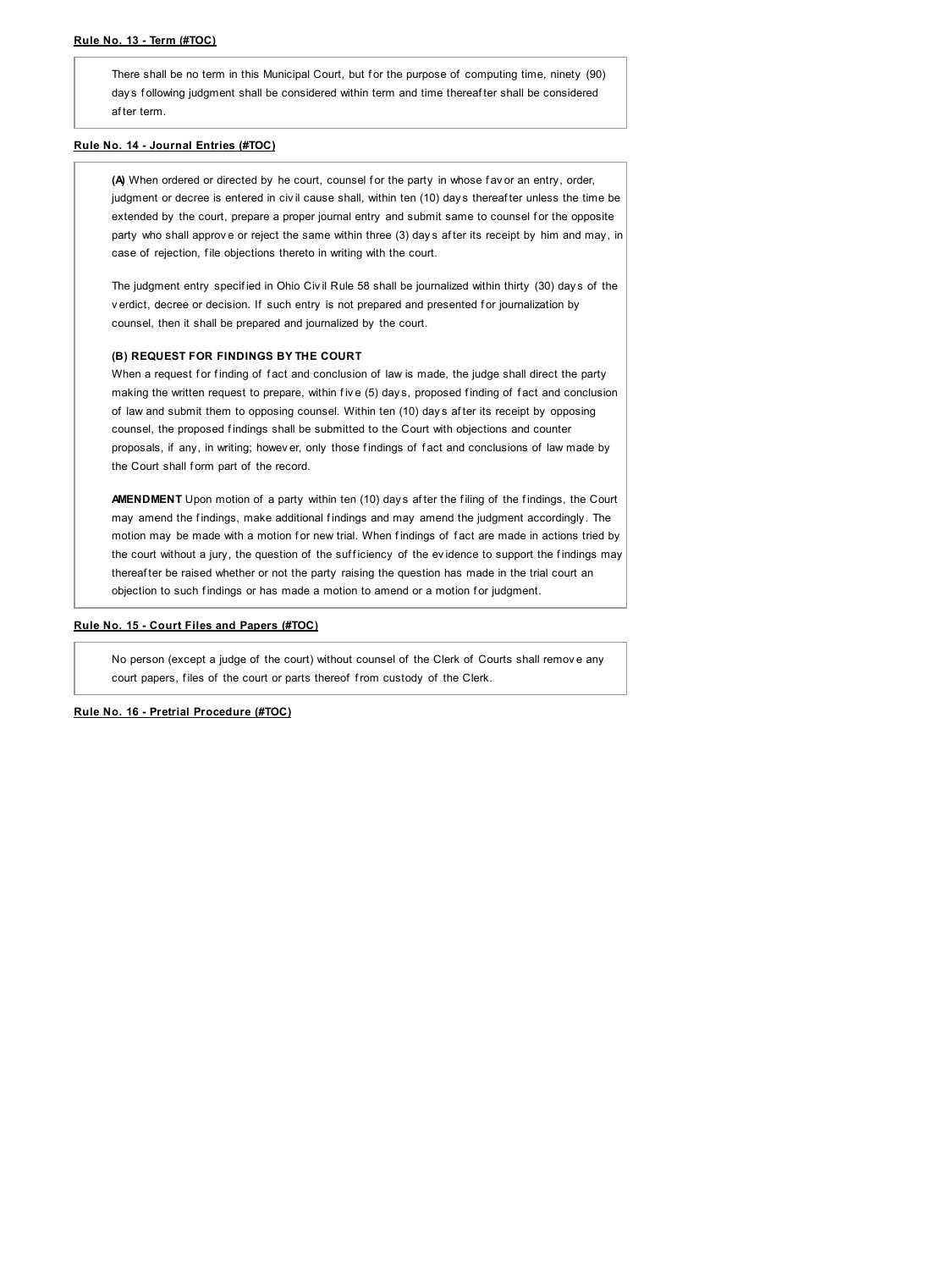For purpose of insuring the readiness of cases for pretrial and trial the following procedure shall be in effect.

A pretrial conference shall be conducted in all contested civil cases prior to being scheduled for trial In addition, the judge assigned the case may for good cause shown waive the pretrial requirements stated herein.

**(A)** For the purpose of this rule, "pretrial" shall mean a court superv ised conf erence chief ly designated to produce an amicable settlement. The term "party " or "parties" used hereinaf ter shall mean the party or parties to the action, and/or his or their attorney or attorney s of record.

**(B)** Notice of the pretrial conference shall be given to all counsel of record by mail and/or telephone not less than fourteen (14) days prior to the conference. Any application for continuance of the conf erence shall be addressed the judge to whom the case has been assigned.

**(C)** Attendance Required: The f ollowing are required to attend all pre-trial conf erences unless excused by the judge to whom the case is assigned af ter prior notice to opposing counsel:

**1.** All parties in interest unless the claim for relief against the party is fully covered by insurance;

**2.** An insurance company representative in all cases in which the claim for relief is covered in whole or in part by insurance;

**3.** The attorney must have full authority to present and conclude all matters involved in the case.

**(D)** The primary purpose of the pretrial; conf erence shall be to achiev e an amicable settlement of the controv ersy in suit. If the court concludes that the prospect of settlement does not warrant further court superv ised negotiations, then the court shall act on any other matters which come before it at that time and efforts shall be made to narrow legal issues, to reach stipulations as to facts in controv ersy and, in general, to shorten the time and expense of trial. The court may enter a pretrial order to become part of the record of the case embracing all stipulations, admissions and other matters which have come before it. The court shall at that time determine whether or not trial briefs should be submitted and shall fix a date when they are to be filed. Subject to the provisions f or arbitration hereinaf ter prov ided, the court shall also stipulate in writing whether the case shall be ref erred to arbitration.

**(E)** Af ter the pretrial conf erence, counsel may engage in f urther discov ery proceedings, prov ided they do not result in delay of trial of the case. In the ev ent counsel request discov ery proceedings that would cause a delay of trial, the right to such discov ery shall be determined by the court. The court, howev er, reserv es the right to set the case for trial before the completion of any further discov ery and without additional pretrials.

**(G)** Any judge presiding at a pretrial conf erence shall hav e the authority :

1. To dismiss an action for want of prosecution on motion of defendant upon failure of plaintiff or his counsel to appear in person at any pretrial conference.

2. Upon failure of defendant or his counsel to appear at any pretrial conference, to order the plaintiff to proceed with the case and to the extent permitted by law to decide and determine all matters ex parte.

## **Rule No. 17 - Trial Procedures (#TOC)**

**(A)** Subject to Ohio Supreme Court Rules of Superintendence the court may promote the use of any dev ice or procedure which would tend to f acilitate the earlier disposition of cases.

**(B)** The court may provide for the selection of the petit jury outside the courtroom and establish the procedure for the examination of the prospective jurors.

**(C)** On the trial of an issue of fact, only one attorney for each party shall examine or crossexamine any witness, unless otherwise permitted by the court.

**Rule No. 18 - Jury Trial (#TOC)**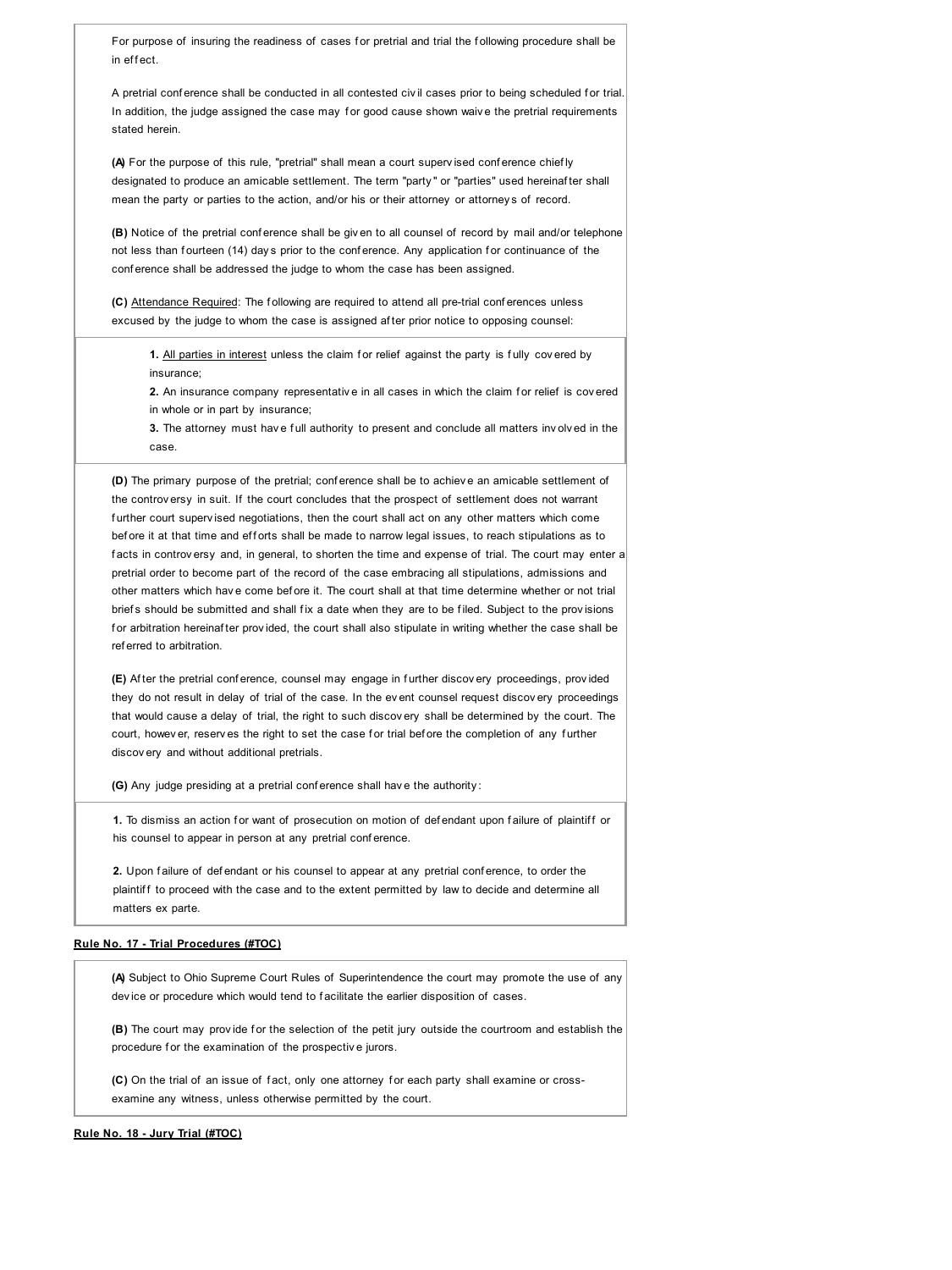All cases shall be tried by the court unless a jury trial has been demanded in writing pursuant to the appropriate statutes and Rules of Civ il and Criminal Procedure.

In all civil cases said demand shall be accompanied by a deposit of \$350.00 for all cases. This rule shall be subject to the Statutes regarding indigents.

# **Rule No. 19 - Discovery (#TOC)**

**(A)** In General: Discov ery shall be conducted in accordance with Civ il Rules 26 through 37 (http://www.sconet.state.oh.us/pdf /rules/civ ilproc.pdf ).

## **(B)** Pre-Trial Objectiv es:

- **(1)** Settlement of the case;
- **(2)** Agreement upon and simplif ication of the issues;
- **(3)** Obtaining admission and stipulations of f act and making them part of the record;
- **(4)** The exchange, if necessary, of
	- **(a)** The names and address of witnesses;
	- **(b)** The names, addresses and specialties of expert witnesses;
	- **(c)** Reports of expert witnesses;
	- **(d)** Medical reports and hospital records.
- **(5)** Itemization of special damages and expenses;
- **(6)** Determination of the number of witnesses and exhibits to be introduced at trial and the probable length of trial;
- **(7)** Such other matters as may aid in the disposition of the case.

**(C)** Further Assignments: At the pre-trial conf erence, if no settlement has been reached, the judge may, by journal entry, assign further a pre-trial date or a firm trial date and shall give a copy of the entry to each attorney and party without counsel. Delivery of such copy shall constitute sufficient notice so that further notice under local Rule 8 (#Rule8) shall be unnecessary.

## **Rule No. 20 - Continuances in Civil and Criminal Cases (#TOC)**

**(A)** Continuances of Civ il and Criminal cases shall be in accordance withSuperintendence Rules. (http://www.sconet.state.oh.us/pdf /Rules/SUPER.pdf )

**(B)** Requests for Continuances: All requests for the continuance of a trial must be by written motion which complies with the Civil Rules. Continuances shall be granted only by the judge to whom the case is assigned.

**(C)** Appearing at Trial Unprepared: If a party or counsel appears f or a trial but shows good cause as to why he is not ready for trial, the court shall make such order or orders as it deems proper. If a party or counsel appears for trial but indicates that he is not ready for trial without showing good cause for his unreadiness, the court, if such party is one seeking affirmative relief, shall enter an order dismissing the claim for want of prosecution, or if a party defending a claim, shall order the party seeking relief to proceed with the case and shall determine all matters ex parte.

**(D)** Failure to Appear at Trial: If a party seeking affirmative relief, either in person or by counsel, fails to appear for trial, the court shall enter an order dismissing the claim for want of prosecution. If a party defending a claim, either in person or by counsel, fails to appear for trial and the party seeking af firmative relief does appear, the court shall order such party to proceed with the case and shall determine all matters ex parte.

**(E)** Settlements Prior to Trial: If a case set for trial is settled, the trial counsel shall immediately notify the court and thereaf ter, as provided by these rules, file a stipulation of dismissal or other proper entry.

**Rule No. 21 – Proceedings in Aid (#TOC)**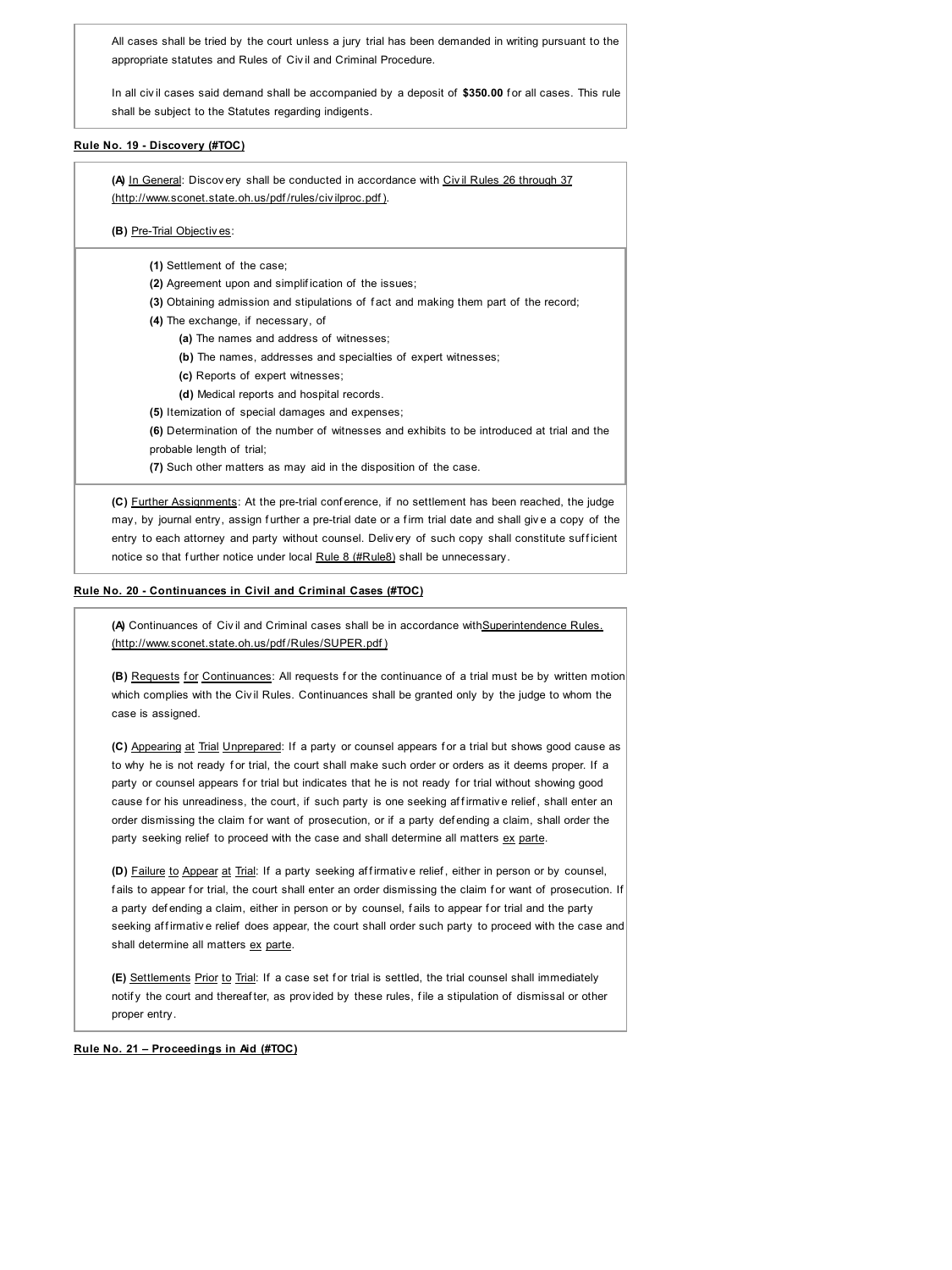(A) When utilizing foreign forms provided by the Court for purpose of Proceedings in Aid, unless the foreign forms are neatly and appropriately altered to indicate to the Garnishee the required mandate and order, said foreign forms will be returned to counsel by the Clerk with a copy of this Court rule.

**(B)** All personal examinations shall be bef ore the Court or Ref eree. In the latter instance, the Ref eree shall see that examinations are held in a relev ant legal manner and procedure.

(D) Unless a certified return receipt, United States Post Office form PS 3811 is received, or a properly completed and stamped certif icate of mailing is receiv ed, together with a copy of the fifteen (15) day demand and a draft for \$1.00 pay able to the Garnishee, the Proceedings in Aid shall be returned to the party f iling the same.

# **Rule No. 22 - Entries, Etc. Part of Regular File (#TOC)**

Stipulations, f inal entries, and other similar documents f iled with the Clerk must be entered upon the regular docket as filed and become part of the regular files of the case.

# **Rule No. 23 - Appointment of Jury Commission (#TOC)**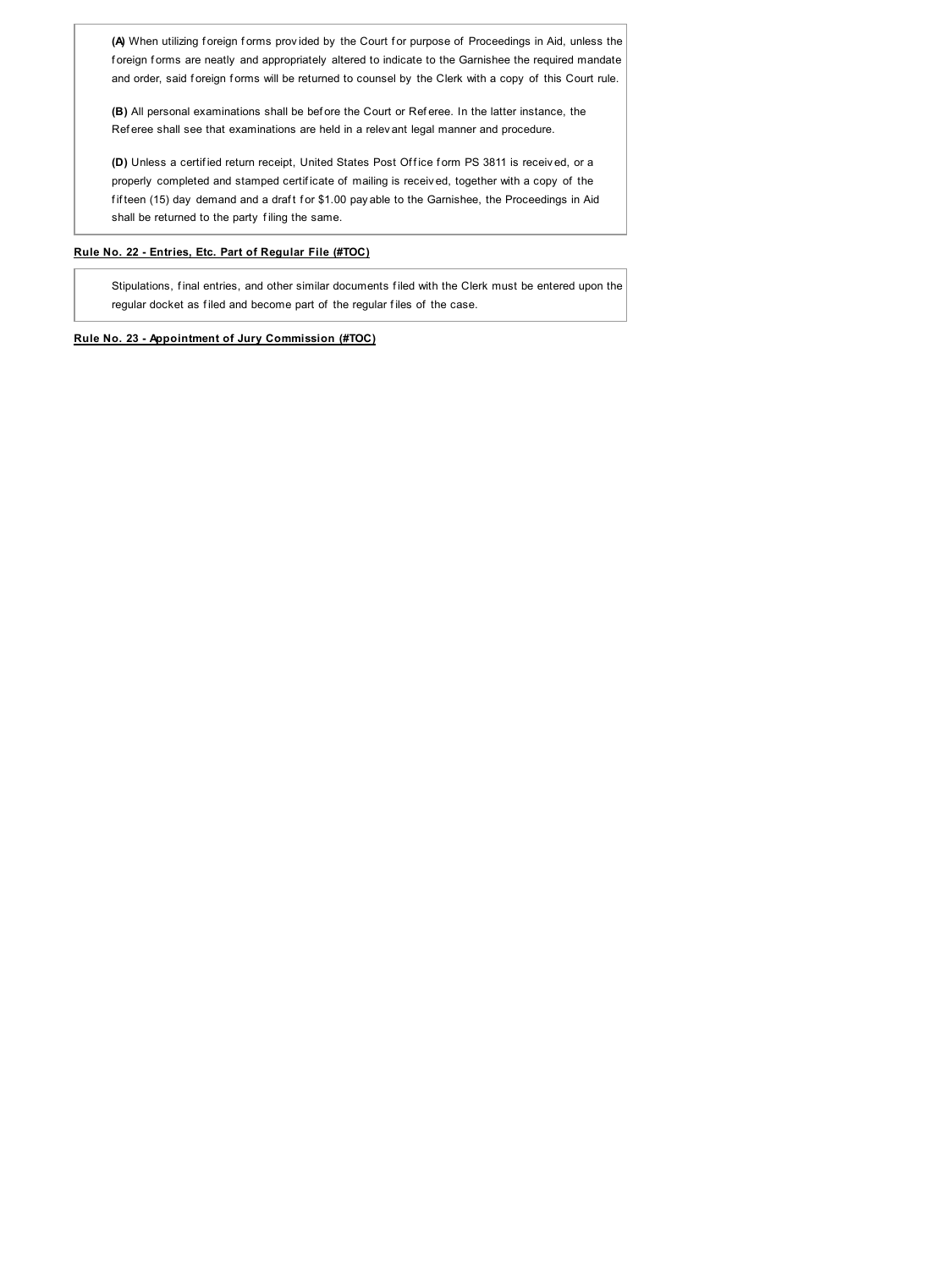The Clerk shall provide a jury wheel and shall be the custodian thereof, similar to that in use for drawing jurors to serve in Common Pleas Court of Lorain County. (http://www.loraincounty.com /clerk/)The Presiding Judge of the Lorain Municipal Court shall, on or before the fifth day after receipt of the list of freehold electors, appoint two (2) freehold electors of the territorial jurisdiction of the Court neither of whom shall be an attorney at law, and who shall not be of the same political party, to serve as jury commissioners for the ensuing year. Before entering upon their duties said commissioners shall be duly sworn.

## **Court Selects Key**

When ordered by the Court, the Jury Commissioners shall meet in the Court room or at such place as the judge shall designate, and shall select such number of judicious and discreet persons, hav ing the qualif ications of electors of the territorial jurisdiction of the Court, as the Court may direct, by the key number sy stem, the key number to be f ixed by the Court. When it shall become necessary, thereaf ter, the commissioners shall meet at such time and place as the Judge may appoint, and in like manner there select such additional number of persons as the Court, by its order entered on the journal, may direct. The names of all such persons selected shall be written and deposited in such jury wheel and a list thereof certif ied to the Clerk.

#### **Replacement of Commissioner**

If either of the jury commissioners is sick or absent from the city, the Presiding Judge may appoint a judicious and disinterested person to take the place of such commissioner to perf orm the duties herein provided for, also the Presiding Judge may by appointment, fill any vacancy that occurs in said commission caused by death, resignation or otherwise.The person so appointed shall be of the same political party as the commissioner whose place is to be f illed.

#### **Clerk Draws Names**

The names of persons who are to serve as jurors shall be drawn from the jury wheel by the Clerk of Courts in the presence of the Judge, but need not be drawn in the presence of said jury commissions, or either of them.

## **Fees of Jurors**

The fees to be paid to jurors shall be the same rate as paid by the Common Pleas Court of Lorain County.

## **Procedure of Clerk**

When, by order of the Court or a Judge thereof, the Clerk is directed to cause the summoning of persons to serv e as jurors he shall, in presence of the Judge, turn the jury wheel sev eral times until the pieces of paper therein are thoroughly mixed, then draw from it the number of names specified in the order, and unless otherwise therein directed forthwith shall issue a v enire facias to the bailiff commanding him to summon the persons whose names are drawn, to attend as jurors at the time and place in the order stated. Except as otherwise provided, all jurors shall be impaneled from persons so selected and summoned.

## **Number of Jurors Drawn**

When a jury of six (6) is demanded, not less than fifteen (15) names shall be ordered drawn and when a jury of eight (8) is demanded, not less than twenty (20) names shall be ordered drawn.

#### **Challenge**

If by challenge or otherwise, there shall not be left upon said v enire a sufficient number of persons to make up the panel, or if the array be challenged and set aside, the Court shall order additional names to be drawn from the jury wheel as above provided or the Court may order the Bailiff to serve the desired panel from by standers on the street.

## **Rule No. 24 - Trusteeships (#TOC)**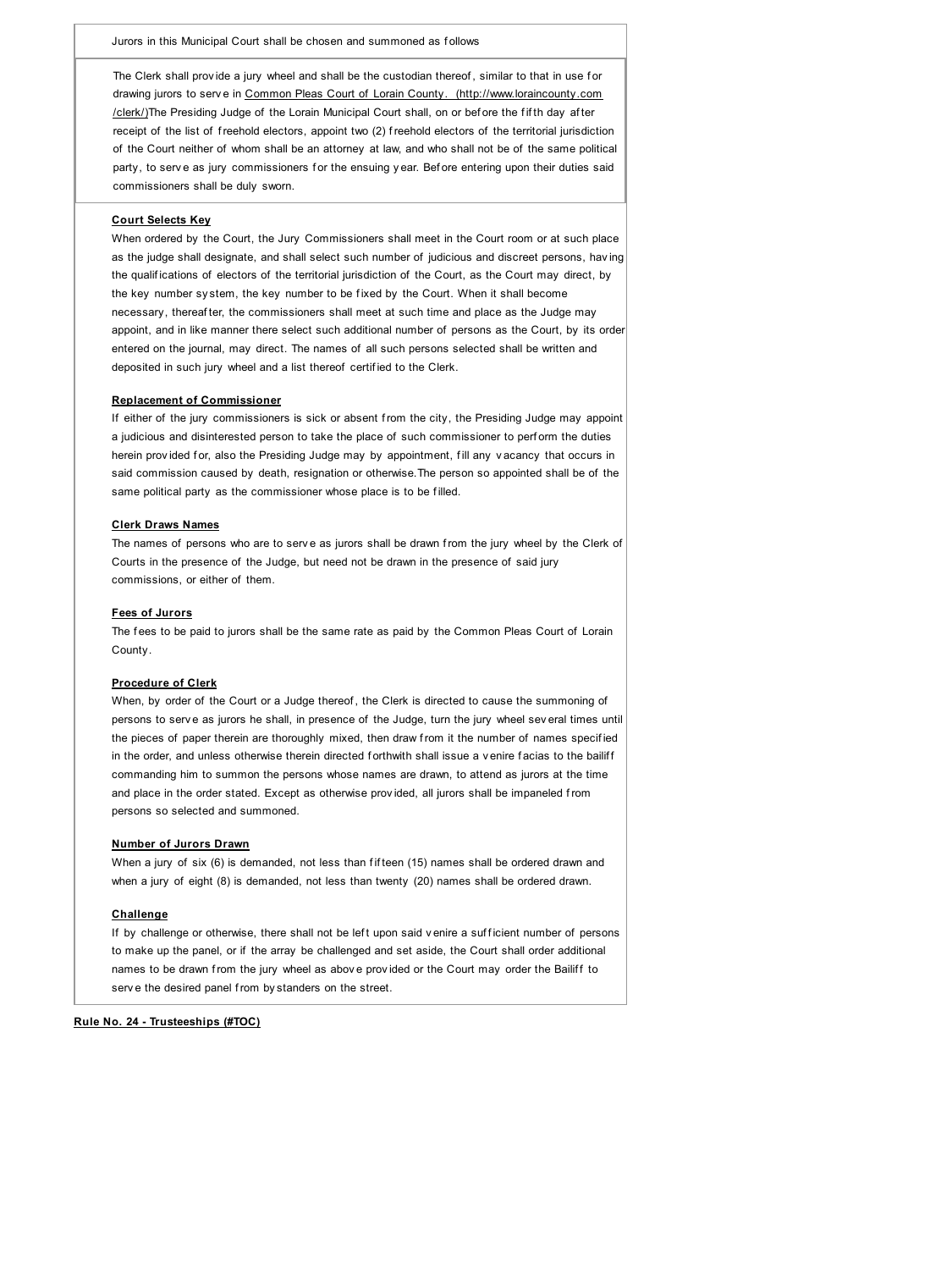An application by a debtor for a trusteeship under Section 2329.70 of the Ohio Revised Code (http://orc.av v.com/title-23/home.htm)must contain a f ull and complete statement, under oath, setting forth:

**1.** The names of the secured and unsecured creditors with the liquidated claims, their complete address, account numbers and amount due and owing to each. If account is being administered by someone other than the creditor list their name and complete address.

2. The disposable amount of money earned in a thirty (30) day period by the applicant, as set forth in Section 2329.62 of the Ohio Rev ised Code (http://orc.av v.com/title-23/home.htm), the usual day or day s applicant receiv es his pay, his place of residence, the number of dependents, their ages and relation to the applicant.

**3.** The name of the person who made a demand upon him or her in accordance with Section 1911.40 of the Ohio Rev ised Code (http://orc.av v.com/title-23/home.htm) and date of such demand.

## **Appointment**

An order shall be prepared appointing the Clerk of Court to act as Trustee and shall be approv ed by the Judge.

## **Notice**

The applicant shall furnish a notice of appointment for each creditor showing the amount owed said creditor and the amount of the total indebtedness, together with addressed, stamped env elope. Notice to be mailed by the trustee with notice for the creditor to answer within ten (10) days of mailing, or they will be included in the Trusteeship in the amount stated.

If a debtor fails, through mistake or otherwise, to list a creditor, said creditor or debtor, upon motion to the Court, with notice to the other party, may be listed in the trusteeship. A creditor who becomes a creditor after the appointment of a trustee, shall participate in any distribution made by the trustee af ter the next ensuing distribution.

Upon filing of an application for trusteeship, no action to subject the personal earnings of the debtor shall be brought or maintained by any creditor listed.

#### **Terminations**

Any trusteeship that is is arrears for payment for sixty (60) days shall be dismissed. Any trusteeship that is inactive for six (6) months shall be dismissed.

#### **Attorney Fees Listed**

The attorney representing an applicant for trusteeship shall be permitted to include his claim for such service in the trusteeship and said claim for attorney fees shall be given priority over other creditors in the amount not to exceed two hundred dollars (\$200.00). Upon the first distribution of funds to creditors, the claim of such attorney shall be paid in accordance with this priority and shall not exceed an amount of two hundred dollars (\$200.00).

#### **Applicable**

Section 2329.62 thru 2329.69 of the Ohio Rev ised Code (http://orc.av v.com/title-23/home.htm) provide for exemptions and are based upon disposable earnings. The trustee is hereby authorized to require proof of disposable earnings and eligibility for exemption of payment by affidav it or otherwise and at such times as he shall deem necessary.

## **Rule No. 25 - Automatic Bankruptcy Stay (#TOC)**

Upon written notif ication to the Court of any pending bankruptcy proceeding and the bankruptcy case number effecting any litigant in this Court, there shall be a journal entry as follows:

"Def endant hav ing f iled a Petition in the U. S. Bankruptcy Court, The Bankruptcy Act establishes an automatic stay of proceedings against the debtor, in 11 U.S.C. 362(a). It is hereby ordered that the commencement or continuation of any action to obtain or enf orce any judgment against the Def endant/Debtor or his property is hereby stay ed until the bankruptcy case is closed, dismissed, or a discharge granted or denied, or until; Def endant/Debtor's property is no longer property of the bankruptcy estate or until the Bankruptcy Court grants relief f rom its stay. Clerk to send copy to counsel of record.

Unless motion to the contrary is filed, the pending action will be dismissed after one hundred eighty (180) day s.